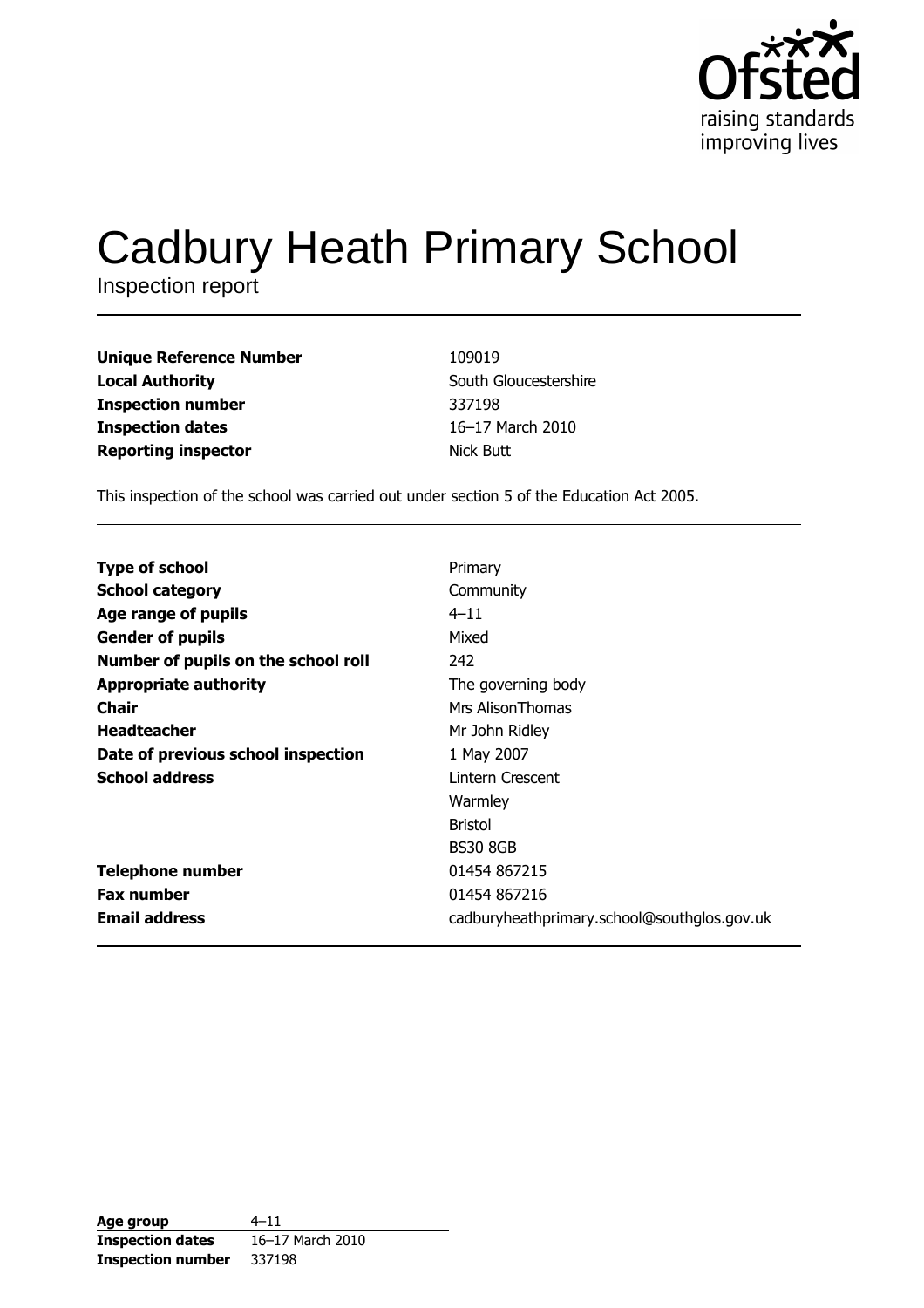The Office for Standards in Education, Children's Services and Skills (Ofsted) regulates and inspects to achieve excellence in the care of children and young people, and in education and skills for learners of all ages. It regulates and inspects childcare and children's social care, and inspects the Children and Family Court Advisory Support Service (Cafcass), schools, colleges, initial teacher training, work-based learning and skills training, adult and community learning, and education and training in prisons and other secure establishments. It rates council children's services, and inspects services for looked after children, safequarding and child protection.

Further copies of this report are obtainable from the school. Under the Education Act 2005, the school must provide a copy of this report free of charge to certain categories of people. A charge not exceeding the full cost of reproduction may be made for any other copies supplied.

If you would like a copy of this document in a different format, such as large print or Braille, please telephone 08456 404045, or email enquiries@ofsted.gov.uk.

You may copy all or parts of this document for non-commercial educational purposes, as long as you give details of the source and date of publication and do not alter the documentation in any way.

Royal Exchange Buildings St Ann's Square Manchester M2 7LA T: 08456 404045 Textphone: 0161 618 8524 E: enquiries@ofsted.gov.uk W: www.ofsted.gov.uk © Crown copyright 2010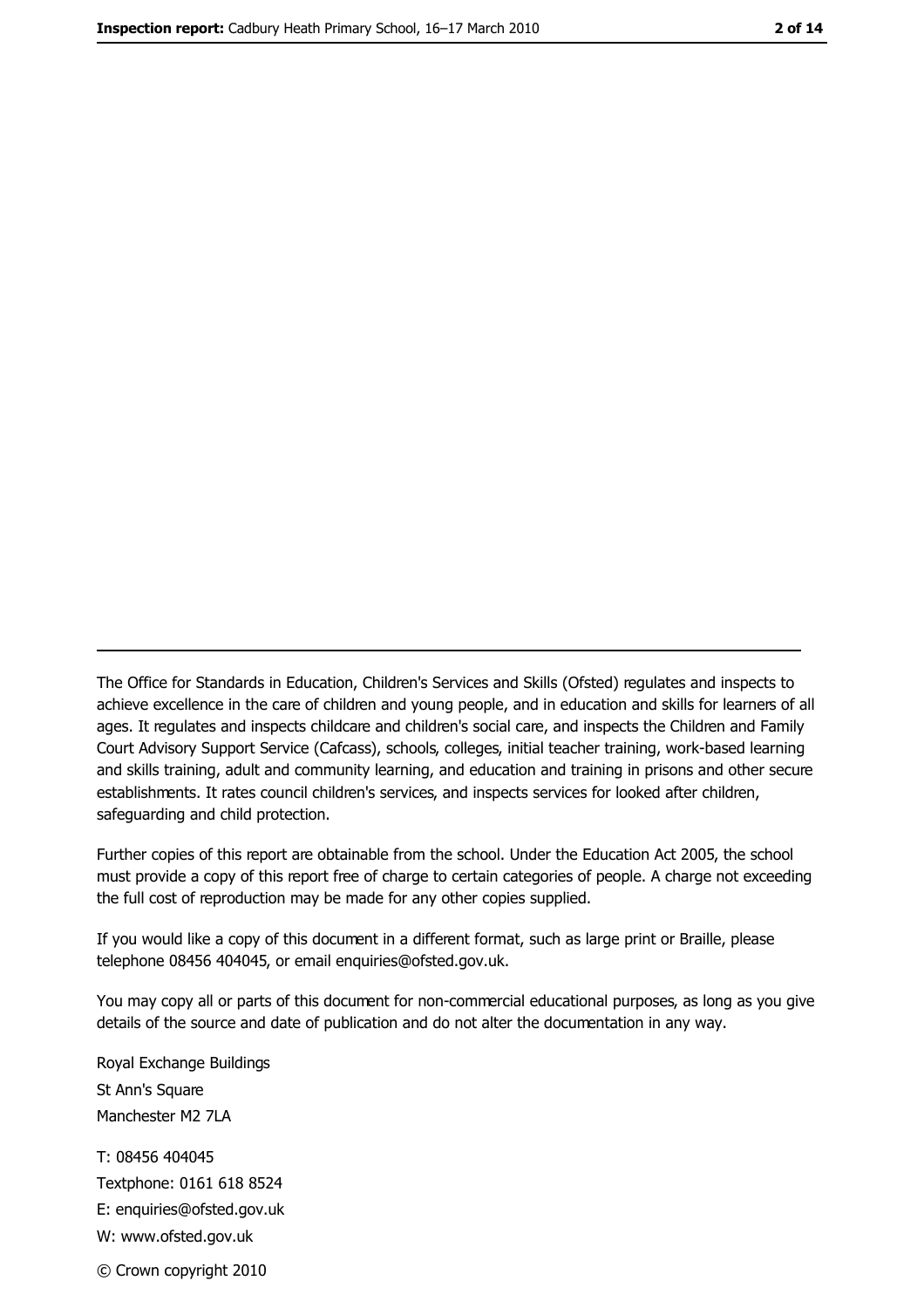# **Introduction**

This inspection was carried out by three additional inspectors. The inspectors visited 20 lessons, observed all eight class teachers and spent the majority of the time observing learning. They held meetings with governors, staff and groups of pupils. They observed the school's work, and looked at a selection of documentation, including planning, evidence of monitoring ' such as lesson observations and analysis of pupils' work, and other assessment information. Inspectors scrutinised inspection questionnaires returned by 85 parents or carers, 94 pupils and 13 staff.

The inspection team reviewed many aspects of the school's work. It looked in detail at the following:

- what the school is doing to raise attainment in mathematics and ensure the more  $\blacksquare$ able pupils reach higher levels of attainment
- how consistently good teaching is now, especially in mathematics
- the impact of the curriculum on progress and pupils' attitudes to learning  $\blacksquare$
- how effective leadership and management have been at all levels in bringing about  $\blacksquare$ sustained improvement.

# Information about the school

This is a primary school of average size. Most pupils on roll are of White British heritage, with a few from minority ethnic backgrounds. The proportion of pupils who have special educational needs and/or disabilities is broadly average. Among other awards, the school has National Healthy School Status and Activemark Gold.

The school has undergone a planned reduction in pupil numbers to one-form entry in recent years.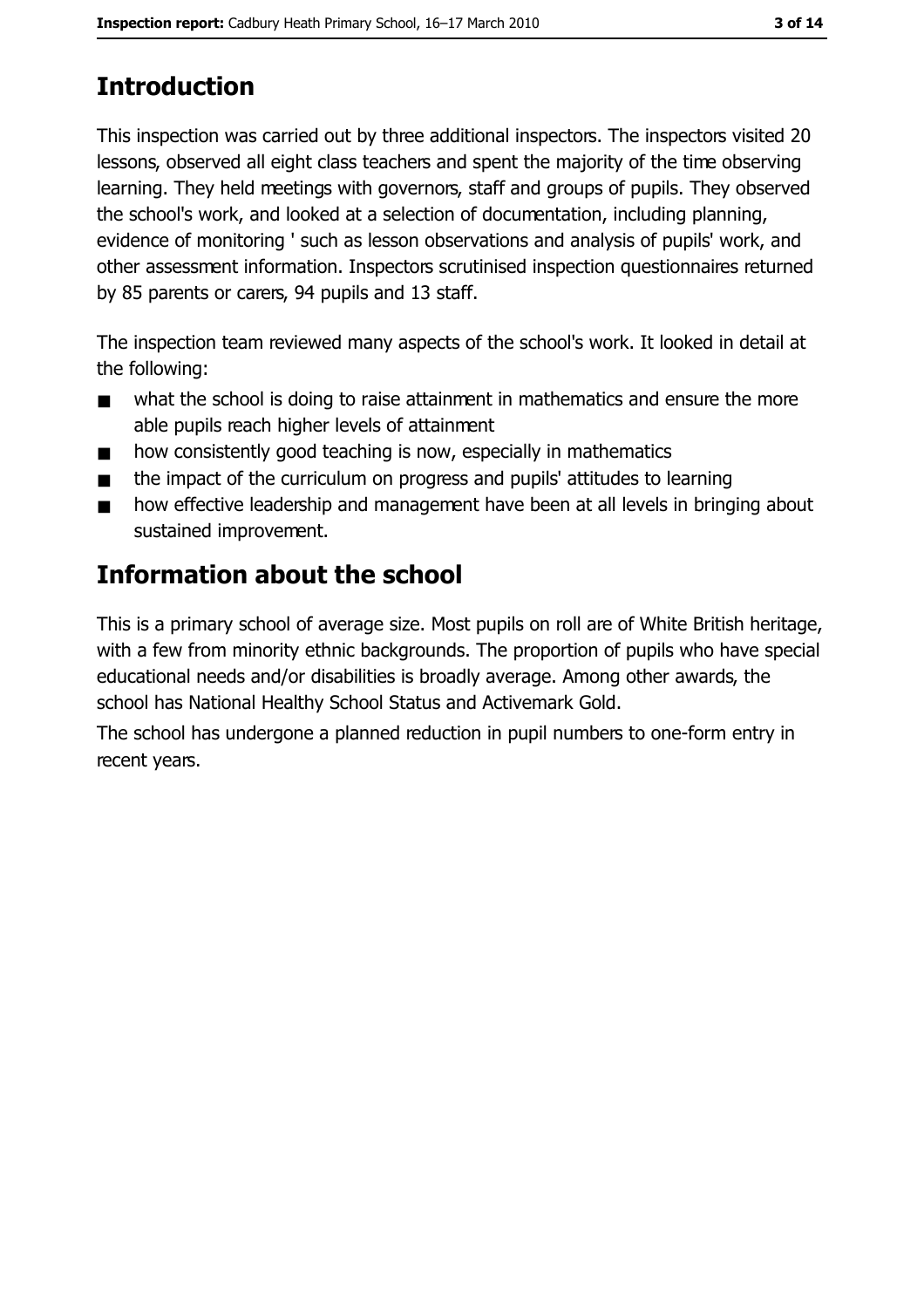# **Inspection judgements**

## Overall effectiveness: how good is the school?

## The school's capacity for sustained improvement

## **Main findings**

Cadbury Heath Primary is a satisfactory school. It is emerging from a period of uncertainty with a strengthened leadership team whose impact is evident in pupils' good personal development and well-being and enjoyment of school. The headteacher has set out a clear vision for improvement and is ably supported in this by the newly appointed deputy headteacher. Leaders are not afraid to take difficult decisions in order to raise attainment and accelerate progress, even though this sometimes proves unpopular. From low starting points in Reception, children make good progress in the Early Years Foundation Stage and in Key Stage 1. Progress is satisfactory in Key Stage 2 and pupils leave with attainment that is broadly average. They do not do so well in mathematics as they do in literacy because they do not acquire skills systematically enough or use and apply them sufficiently across a range of subjects.

Teaching is satisfactory and improving, with positive relationships between pupils and adults and clear objectives for learning. Teaching assistants make a valuable contribution when working with groups of lower-attaining pupils. At other times, however, the range of teaching strategies used to engage these pupils is often rather narrow so that they do not progress as fast as they could. A good curriculum engages and interests all pupils well, with particularly strong enrichment activities. This contributes positively to pupils' safety and well-being and to their good behaviour and enjoyment of learning. Good care, guidance and support ensure that pupils who may be vulnerable are well supported. A wide range of help is available to meet pupils' needs, so that all pupils are welcomed and included well.

Pupils know all about keeping safe, and learn first aid and cycling training. They have an excellent understanding of healthy lifestyles, and take plenty of exercise. Pupils promote healthy choices very well by designing posters and making presentations. Through the school council, pupils have influenced the development of the school's extensive outdoor areas, and introduced a 'play pod' that generates great excitement. Pupils are prepared soundly for secondary school, acquiring the basic skills they need and developing good personal qualities.

The impact of leadership and management is satisfactory with a secure capacity for sustained improvement. The school has had an unsettled period, with some long-term absence of key teachers and a gradual reduction in staffing as numbers of pupils have reduced. The leadership team is now back to strength, with the addition of the new deputy headteacher, and clearly focused on increasing the momentum of change. Staff are being held accountable for pupils' progress and data is being used more widely to identify and support pupils who may be at risk of falling behind. The school's tracking systems are not easy to access and do not always provide the information that leaders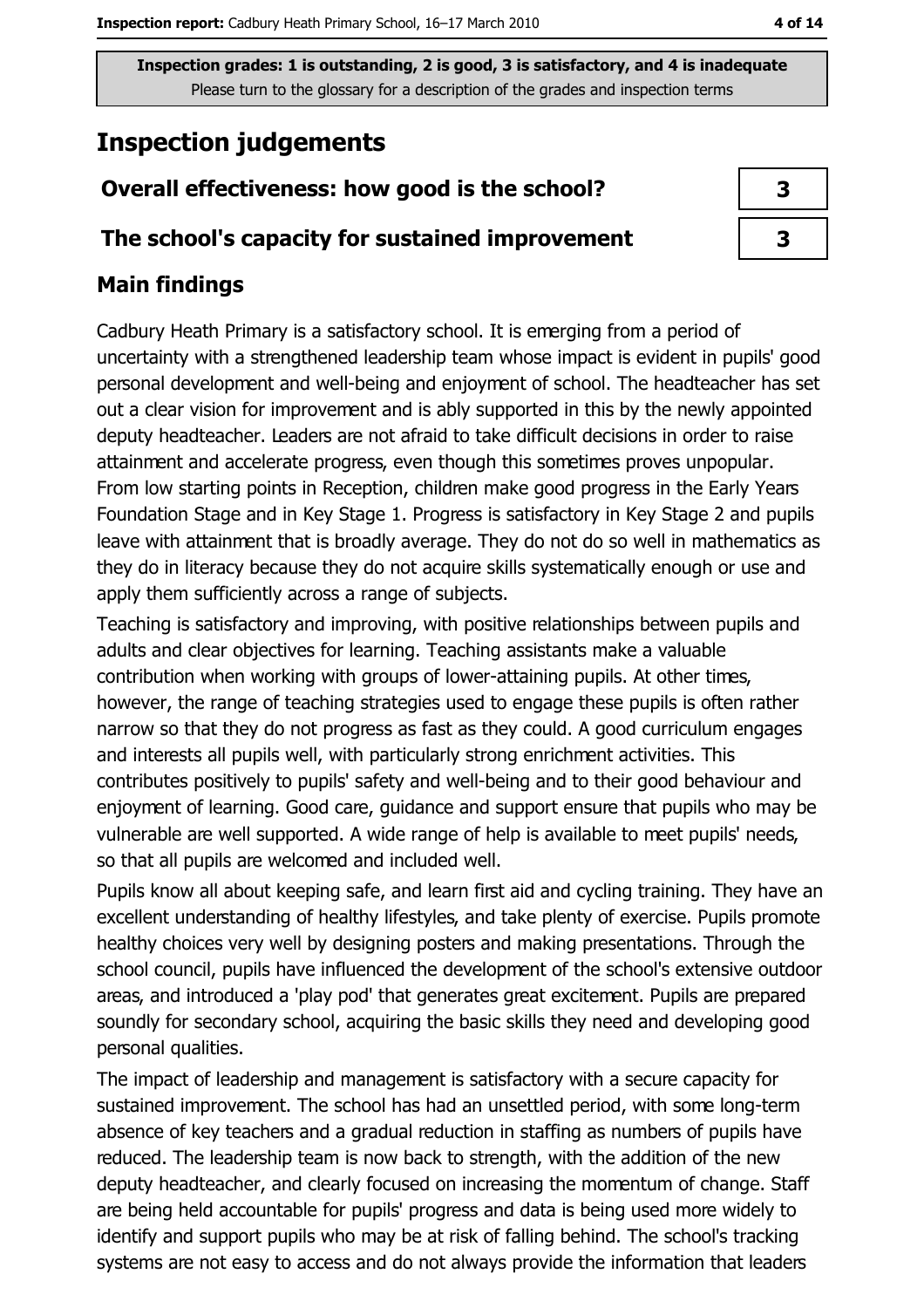require. Self-evaluation has been too optimistic in the past, but leaders now have a realistic understanding of the school's strengths and areas to develop. Governors, while keeping careful records of their monitoring, have not asked sufficiently challenging questions about the school's performance to hold leaders fully to account.

## What does the school need to do to improve further?

- Raise attainment and achievement in mathematics across the school by:  $\blacksquare$ 
	- ensuring all pupils make good progress in systematically acquiring their number skills
	- developing more focused opportunities for pupils to use and apply their skills in other subjects
	- regularly showing pupils how they can improve.
- Ensure all teaching is good or better throughout the school by:
	- using assessment data to challenge all pupils
	- employing a wider variety of strategies to support lower-attaining pupils.
- Increase the effectiveness of leadership and management by:  $\blacksquare$ 
	- developing further the monitoring role of all leaders  $\overline{\phantom{0}}$
	- refining tracking systems so that they are effective and accessible
	- enabling governors to hold the school to account more robustly.

## Outcomes for individuals and groups of pupils

Pupils are keen to learn and they work hard in lessons. They enjoy school so that attendance is good. For example, Year 1 pupils took delight in correcting their teacher when she mixed up some fairy tales and boldly 'took on' the giant from Jack and the Beanstalk when he materialised in their room, and Year 2 pupils were proud that they could answer simple questions in French. All groups of pupils now make satisfactory progress, although there has been some underachievement in the past, mainly due to rapid changes in staffing. The rate of progress is not consistent across the school, particularly when tasks do not sufficiently challenge pupils because they are not based on a secure interpretation of performance data. A focus on improving literacy skills has accelerated pupils' progress in reading and writing but their progress in mathematics is slower.

The large majority of pupils take part in sports clubs and experience coaching in sports as diverse as golf and new age curling. They are outstanding ambassadors for promoting healthy lifestyles. As one pupil remarked, 'We keep telling our mums to give us the right food and help us try new things'. Pupils are active in raising funds for good causes. They were involved in the interviews for a deputy headteacher and take on a wide range of responsibilities around the school, including monitoring energy consumption and recycling. Pupils have contributed to the local area by commenting on possible play spaces and how they could be developed. Their spiritual, moral, social and

## $\overline{\mathbf{3}}$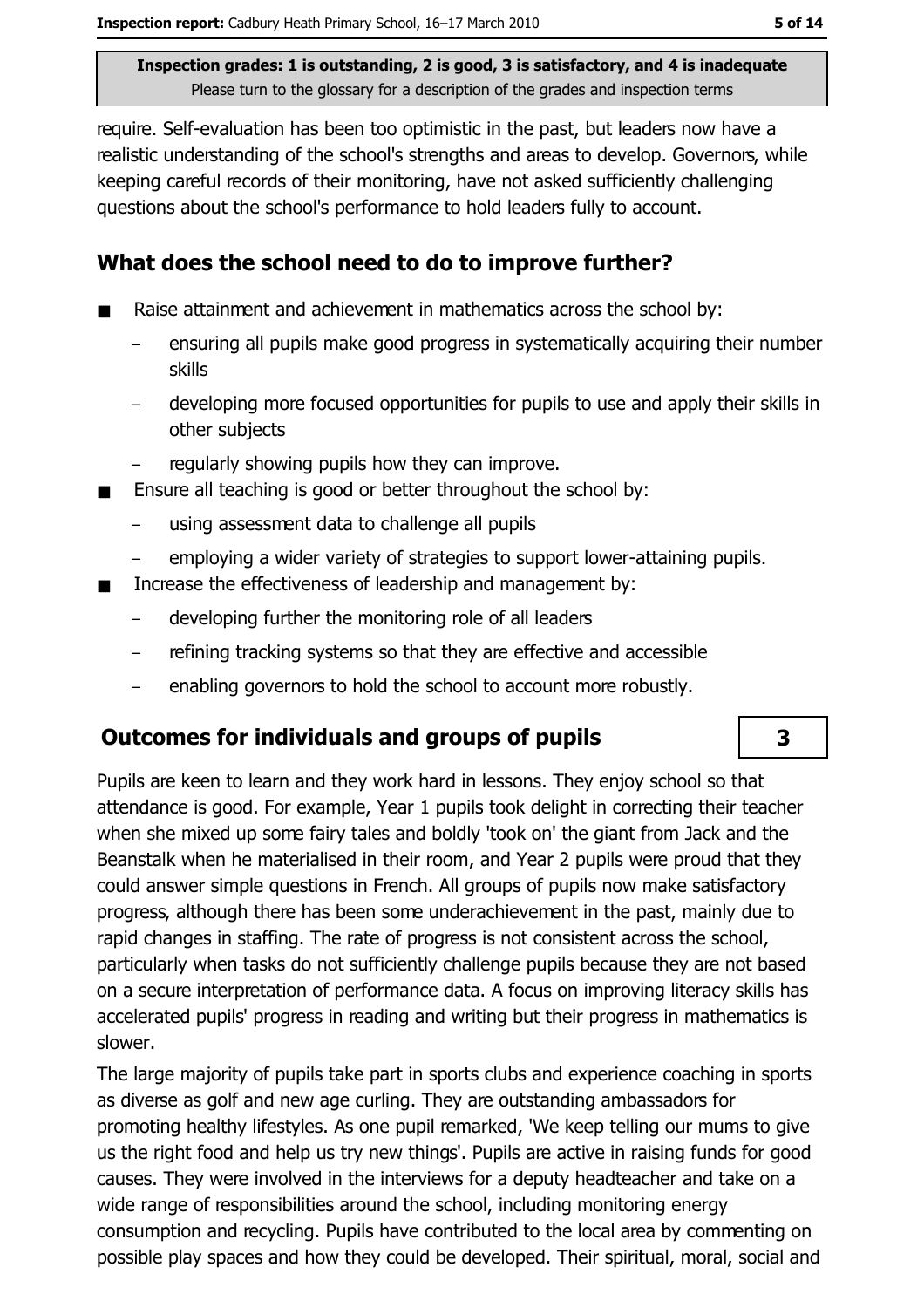cultural development is good. They visit different places of worship and undertake research into other cultures, presenting their work in attractive booklets. Pupils are considerate towards one another and help to create a harmonious school environment.

These are the grades for pupils' outcomes

| Pupils' achievement and the extent to which they enjoy their learning                                                     |   |
|---------------------------------------------------------------------------------------------------------------------------|---|
| Taking into account:<br>Pupils' attainment <sup>1</sup>                                                                   | 3 |
| The quality of pupils' learning and their progress                                                                        | 3 |
| The quality of learning for pupils with special educational needs and/or<br>disabilities and their progress               | 3 |
| The extent to which pupils feel safe                                                                                      |   |
| <b>Pupils' behaviour</b>                                                                                                  |   |
| The extent to which pupils adopt healthy lifestyles                                                                       |   |
| The extent to which pupils contribute to the school and wider community                                                   |   |
| The extent to which pupils develop workplace and other skills that will<br>contribute to their future economic well-being |   |
| Taking into account:                                                                                                      | 2 |
| Pupils' attendance <sup>1</sup>                                                                                           |   |
| The extent of pupils' spiritual, moral, social and cultural development                                                   |   |

## How effective is the provision?

Teaching is more confident in literacy than it is in mathematics. Teachers make good use of technology to engage and interest pupils. They involve pupils in assessing their writing and give them helpful guidance about the next steps they need to take to improve. This is not so well established in numeracy, where marking tends to be more cursory and the quidance given is not always clear. Many lessons are conducted at a brisk pace, and pupils have frequent opportunities to discuss their learning with a partner or in a small group. Occasionally, introductions to lessons go on too long, meaning that pupils do not have sufficient time to complete their tasks. Provision for pupils who have special educational needs and/or disabilities is satisfactory. Teaching assistants work well with individuals and groups, but planning is sometimes not sufficiently flexible to match pupils' needs precisely. The curriculum gives pupils a good

The grades for attainment and attendance are: 1 is high; 2 is above average; 3 is broadly average; and 4 is low.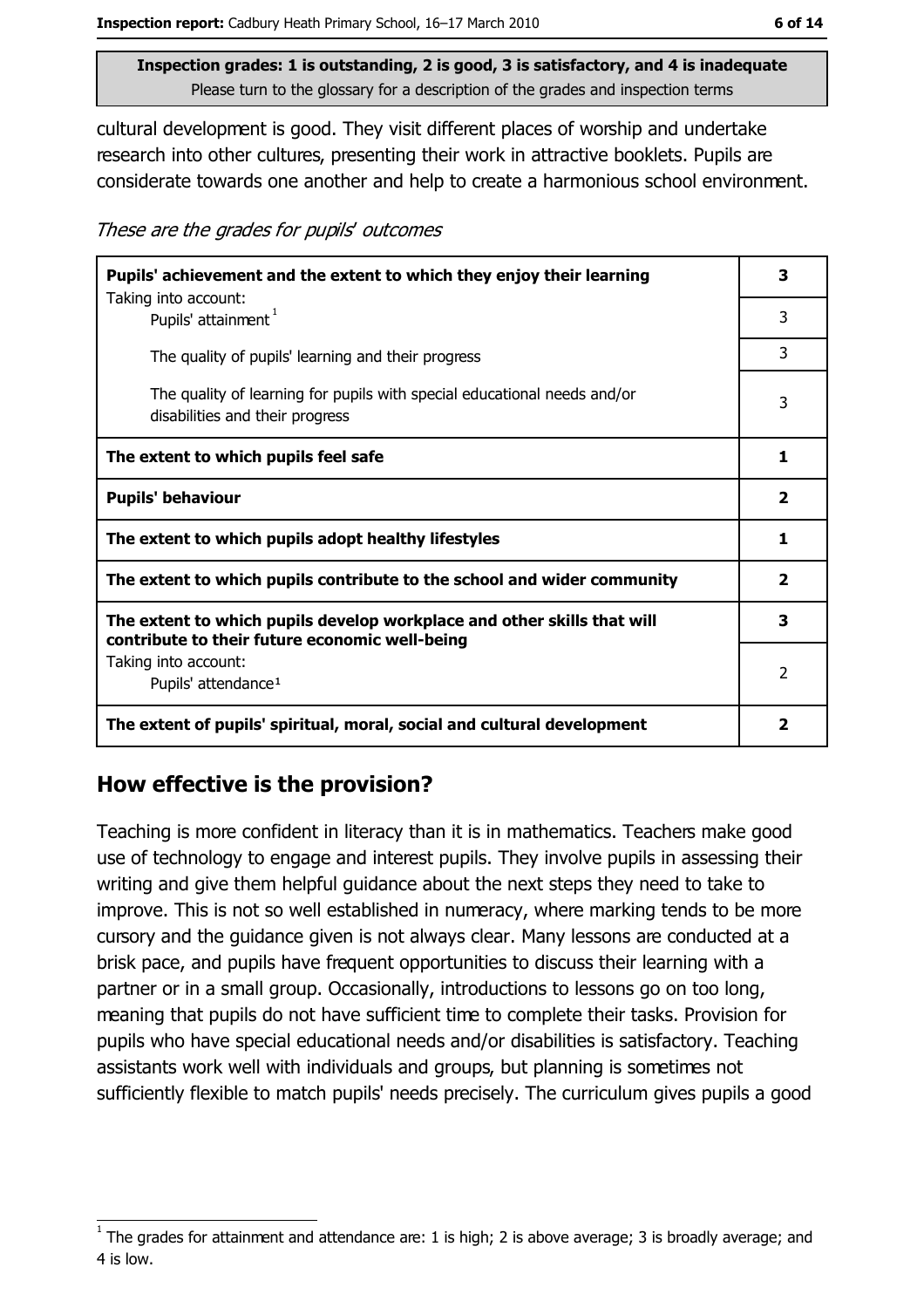range of experiences, with effective use made of the outdoor areas. Pupils are able to use their literacy and technology skills well across different subjects, for example by researching information about rivers and presenting it in imaginative ways or, in Year 6, by producing a list of instructions for making an Aztec mask. The curriculum is enriched well with visits, visitors and clubs such as the thriving chess club. These experiences contribute well to pupils' good personal development and their enjoyment of school. A parent wrote, 'The staff are friendly, welcoming and approachable'. This was supported by the pupil who said, 'The staff always listen when I have a problem and always help me to work it out or at least improve the situation'. Good pastoral care means that pupils know they are valued, and good links with outside agencies, such as the Barnardo's parent support adviser, make a significant difference to families.

These are the grades for the quality of provision

| The quality of teaching                                                                                    |  |
|------------------------------------------------------------------------------------------------------------|--|
| Taking into account:<br>The use of assessment to support learning                                          |  |
| The extent to which the curriculum meets pupils' needs, including, where<br>relevant, through partnerships |  |
| The effectiveness of care, guidance and support                                                            |  |

## How effective are leadership and management?

The headteacher has published clear expectations of all staff in the drive to raise achievement. This has not gone down well with everybody, but has made clear how determined the new leadership team is to accelerate improvement. Leaders monitor the work of the school regularly, but do not follow up points for development systematically to ensure that changes have been made. The school does much to engage parents and carers. There are class representatives, many volunteers and an open day when parents and carers can come in and look at their children's work. Effective partnerships with sports and other organisations have enhanced the curriculum and had a beneficial impact on pupils' health and well-being and their personal development. While the school welcomes pupils irrespective of their backgrounds or disabilities, inconsistencies in the provision mean that the promotion of equality is only satisfactory. Leaders and governors ensure all safeguarding requirements are met, and documentation is mostly good. The school promotes community cohesion well. There are very good international links, with a Norwegian influence on the development of outdoor learning and partnerships with schools in France, although the school is slightly less imaginative when it comes to broadening pupils' understanding of Bristol's diverse communities. Governors are active in supporting the school, but until recently have not challenged leaders sufficiently over aspects of its performance.

These are the grades for leadership and management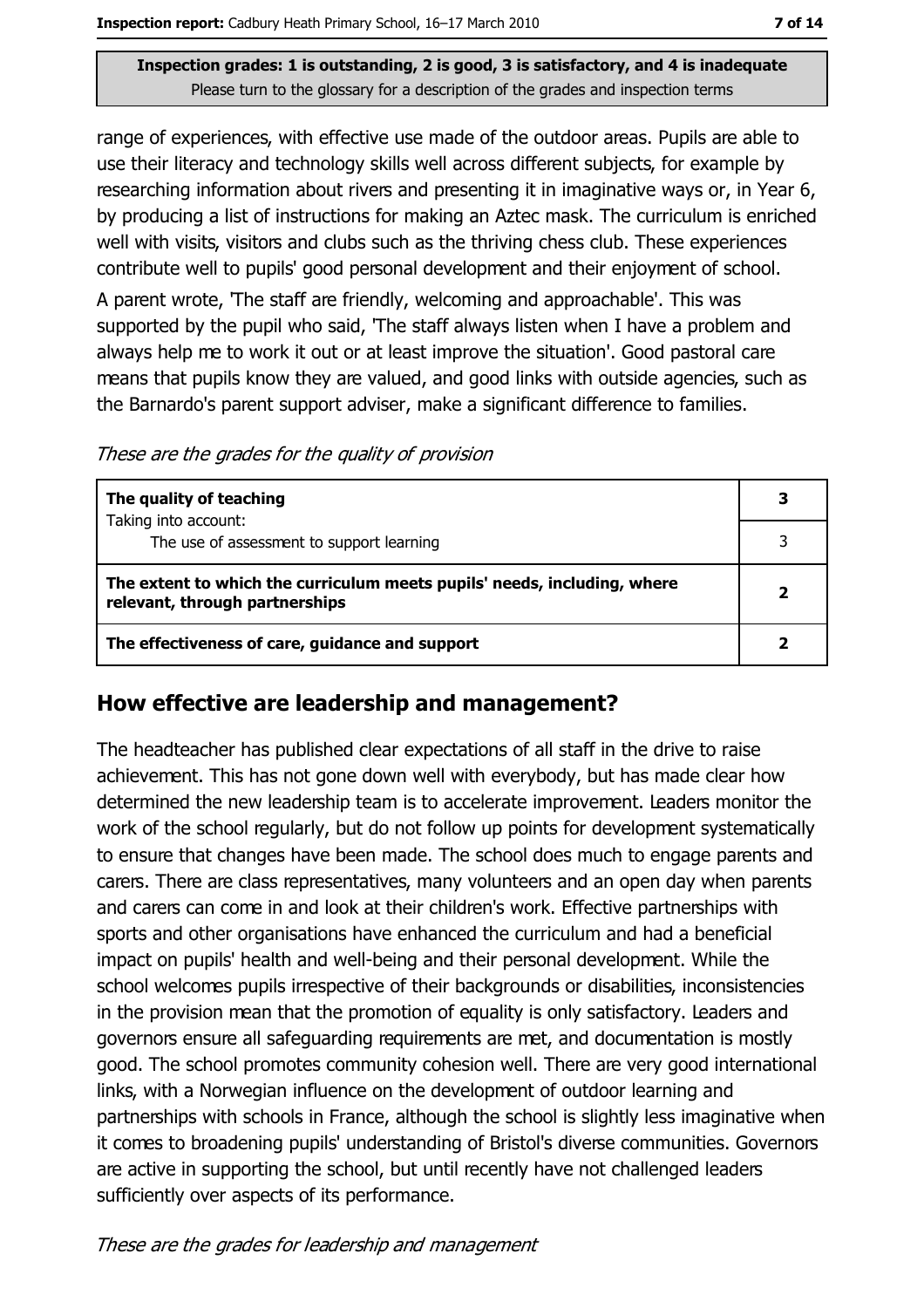| The effectiveness of leadership and management in embedding ambition and<br>driving improvement                                                                     |                         |
|---------------------------------------------------------------------------------------------------------------------------------------------------------------------|-------------------------|
| Taking into account:<br>The leadership and management of teaching and learning                                                                                      | 3                       |
| The effectiveness of the governing body in challenging and supporting the<br>school so that weaknesses are tackled decisively and statutory responsibilities<br>met | 3                       |
| The effectiveness of the school's engagement with parents and carers                                                                                                | 3                       |
| The effectiveness of partnerships in promoting learning and well-being                                                                                              | $\overline{\mathbf{2}}$ |
| The effectiveness with which the school promotes equality of opportunity and<br>tackles discrimination                                                              | 3                       |
| The effectiveness of safeguarding procedures                                                                                                                        | $\overline{\mathbf{2}}$ |
| The effectiveness with which the school promotes community cohesion                                                                                                 | $\overline{\mathbf{2}}$ |
| The effectiveness with which the school deploys resources to achieve<br>value for money                                                                             |                         |

## **Early Years Foundation Stage**

Pupils often join the Reception class with skills and abilities below those typically seen, particularly in language and communication and in personal and social development. They make good progress because of good teaching and an imaginative curriculum that captures children's interest. For example, when they found frog spawn in the school pond, they were very excited at investigating the life cycle of the frog and examining the 'wibbly wobbly' jelly in depth. Children's progress is monitored carefully and recorded informatively in learning journals. Induction procedures for new children are very effective, and make parents, carers and children feel at ease, so that children look forward to starting school. There is a good mix of adult-led and child-initiated activity, although sometimes there is not enough challenge built into the tasks children choose for themselves. Planning builds well on children's own interests and promotes their independence, so that they can sustain concentration for extended periods. Leadership and management are good, with a strong team of staff. By the end of the Reception year, most children are on track to meet the early learning goals for their age, having made good progress from their starting points.

#### These are the grades for the Early Years Foundation Stage

| <b>Overall effectiveness of the Early Years Foundation Stage</b>                             |   |
|----------------------------------------------------------------------------------------------|---|
| Taking into account:<br>Outcomes for children in the Early Years Foundation Stage            |   |
| The quality of provision in the Early Years Foundation Stage                                 |   |
| The effectiveness of leadership and management of the Early Years<br><b>Foundation Stage</b> | າ |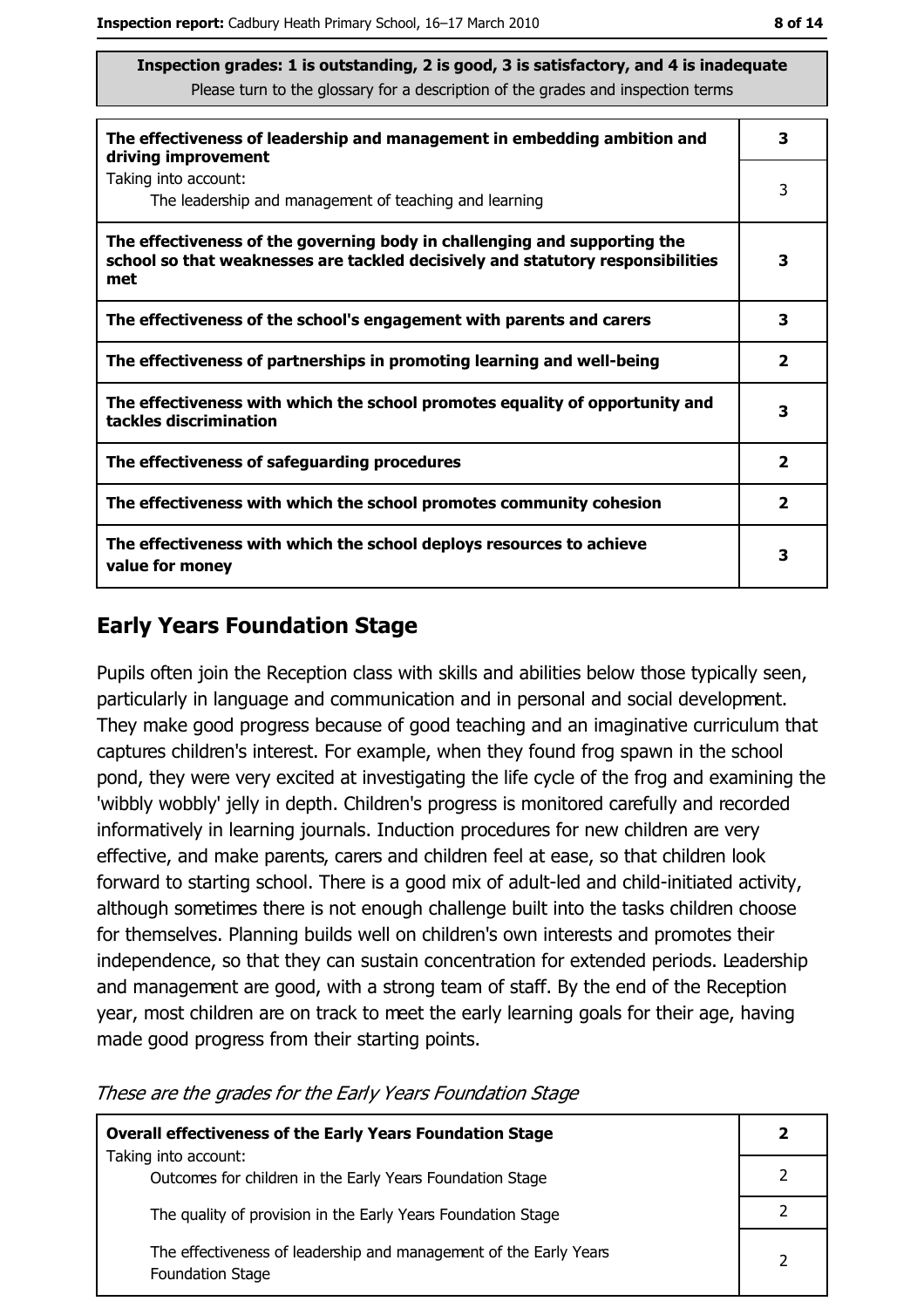### **Views of parents and carers**

A third of parents and carers who returned questionnaires did not think the school was led and managed well. The school has been through a difficult time of change, and hard decisions, which have not been popular with some parents and carers, have had to be taken. The main concerns have been the allocation of places, how mixed-age classes are assembled and frequent changes of staff. Inspectors found that the school had made the right decisions in difficult circumstances, but perhaps could have explained their reasons more openly to parents and carers. Other parents and carers are more positive about the school, including those who spoke to inspectors at the start of the day and two thirds of those who returned questionnaires. They particularly like the school's caring ethos, the fact that their children are kept safe and the friendliness and approachability of staff. Inspectors agree with these views.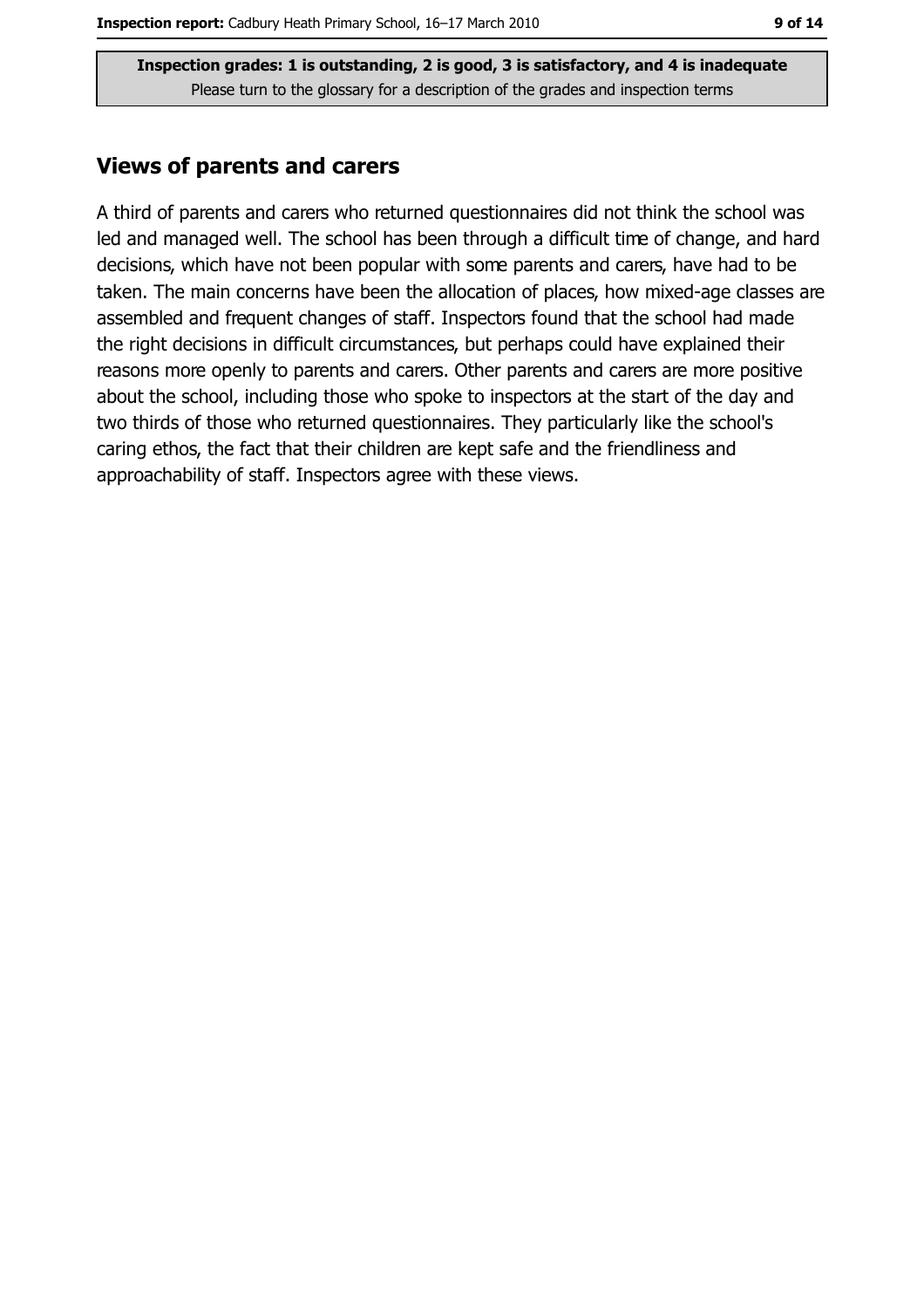## Responses from parents and carers to Ofsted's questionnaire

Ofsted invited all the registered parents and carers of pupils registered at Cadbury Heath Primary School to complete a questionnaire about their views of the school.

In the questionnaire, parents and carers were asked to record how strongly they agreed with 13 statements about the school.

The inspection team received 85 completed questionnaires by the end of the on-site inspection. In total, there are 242 pupils registered at the school.

| <b>Statements</b>                                                                                                                                                                                                                                       | <b>Strongly</b><br><b>Agree</b> |               | <b>Agree</b> |               |                | <b>Disagree</b> |                | <b>Strongly</b><br>disagree |  |
|---------------------------------------------------------------------------------------------------------------------------------------------------------------------------------------------------------------------------------------------------------|---------------------------------|---------------|--------------|---------------|----------------|-----------------|----------------|-----------------------------|--|
|                                                                                                                                                                                                                                                         | <b>Total</b>                    | $\frac{0}{0}$ | <b>Total</b> | $\frac{0}{0}$ | <b>Total</b>   | $\frac{0}{0}$   | <b>Total</b>   | $\frac{1}{2}$               |  |
| My child enjoys school                                                                                                                                                                                                                                  | 35                              | 41            | 46           | 54            | 3              | $\overline{4}$  | $\mathbf{0}$   | 0                           |  |
| The school keeps my child<br>safe                                                                                                                                                                                                                       | 40                              | 47            | 44           | 52            | $\mathbf{1}$   | $\mathbf{1}$    | 0              | $\mathbf 0$                 |  |
| The school informs me<br>about my child's progress                                                                                                                                                                                                      | 28                              | 33            | 49           | 58            | $\overline{7}$ | 8               | 0              | 0                           |  |
| My child is making enough<br>progress at this school                                                                                                                                                                                                    | 27                              | 32            | 40           | 47            | 15             | 18              | 3              | $\overline{4}$              |  |
| The teaching is good at this<br>school                                                                                                                                                                                                                  | 27                              | 32            | 47           | 55            | $\overline{7}$ | 8               | $\overline{2}$ | $\overline{2}$              |  |
| The school helps me to<br>support my child's learning                                                                                                                                                                                                   | 25                              | 29            | 49           | 58            | 6              | $\overline{7}$  | 1              | $\mathbf{1}$                |  |
| The school helps my child to<br>have a healthy lifestyle                                                                                                                                                                                                | 34                              | 40            | 48           | 56            | $\overline{2}$ | 2               | $\mathbf{1}$   | $\mathbf{1}$                |  |
| The school makes sure that<br>my child is well prepared for<br>the future (for example<br>changing year group,<br>changing school, and for<br>children who are finishing<br>school, entering further or<br>higher education, or<br>entering employment) | 18                              | 21            | 44           | 52            | 9              | 11              | 3              | $\overline{4}$              |  |
| The school meets my child's<br>particular needs                                                                                                                                                                                                         | 20                              | 24            | 54           | 64            | 11             | 13              | $\Omega$       | 0                           |  |
| The school deals effectively<br>with unacceptable behaviour                                                                                                                                                                                             | 18                              | 21            | 53           | 62            | 11             | 13              | 2              | $\overline{2}$              |  |
| The school takes account of<br>my suggestions and<br>concerns                                                                                                                                                                                           | 18                              | 21            | 46           | 54            | 16             | 19              | 3              | $\overline{4}$              |  |
| The school is led and<br>managed effectively                                                                                                                                                                                                            | 13                              | 15            | 42           | 49            | 18             | 21              | 11             | 13                          |  |
| Overall, I am happy with my<br>child's experience at this<br>school                                                                                                                                                                                     | 31                              | 36            | 41           | 48            | 10             | 12              | $\overline{2}$ | $\overline{2}$              |  |

The table above summarises the responses that parents and carers made to each statement. The percentages indicate the proportion of parents and carers giving that response out of the total number of completed questionnaires. Where one or more parents and carers chose not to answer a particular question, the percentages will not add up to 100%.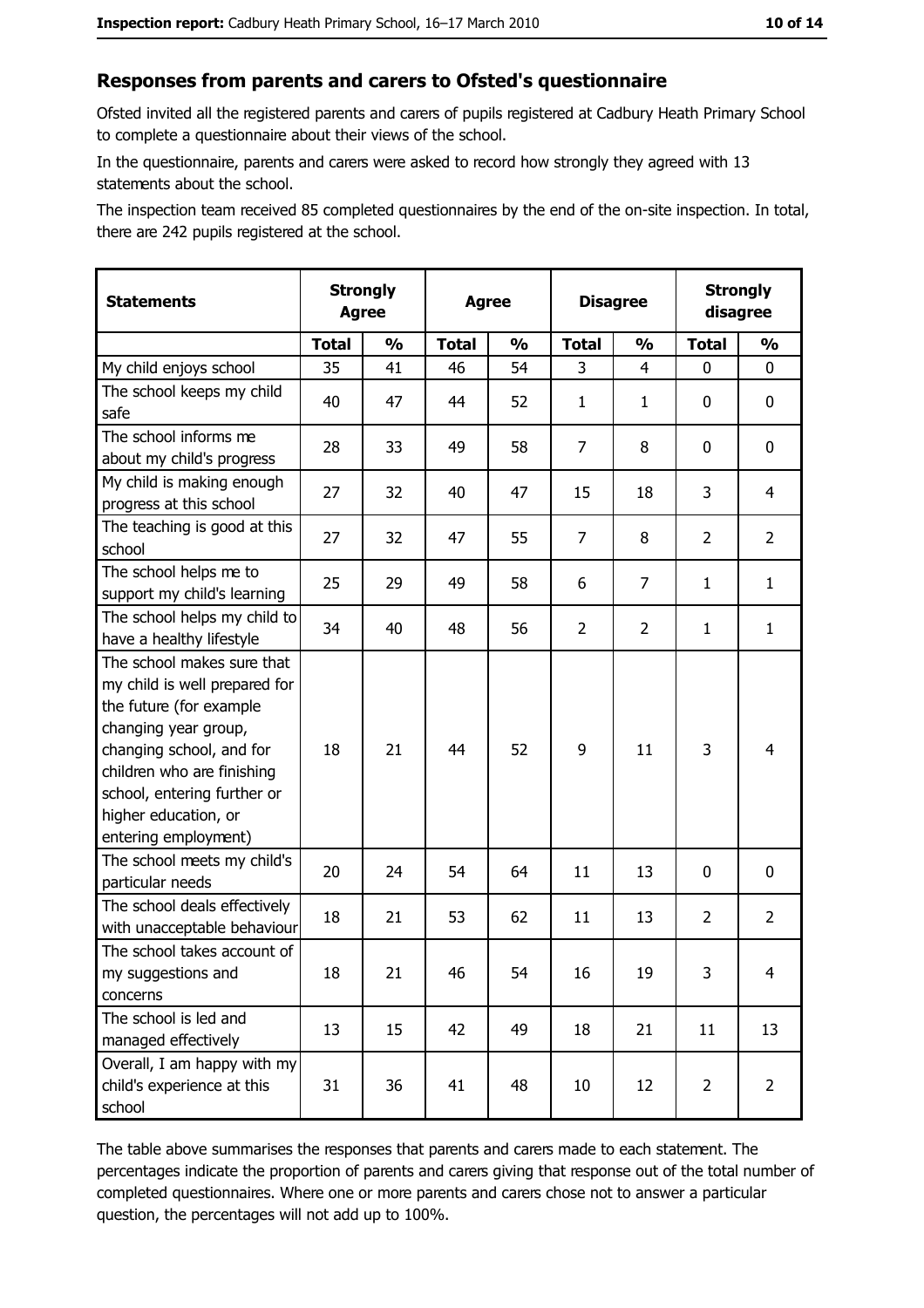# Glossary

| Grade   | <b>Judgement</b> | <b>Description</b>                                                                                                                                                                                                               |
|---------|------------------|----------------------------------------------------------------------------------------------------------------------------------------------------------------------------------------------------------------------------------|
| Grade 1 | Outstanding      | These features are highly effective. An oustanding<br>school provides exceptionally well for its pupils' needs.                                                                                                                  |
| Grade 2 | Good             | These are very positive features of a school. A school<br>that is good is serving its pupils well.                                                                                                                               |
| Grade 3 | Satisfactory     | These features are of reasonable quality. A satisfactory<br>school is providing adequately for its pupils.                                                                                                                       |
| Grade 4 | Inadequate       | These features are not of an acceptable standard. An<br>inadequate school needs to make significant<br>improvement in order to meet the needs of its pupils.<br>Ofsted inspectors will make further visits until it<br>improves. |

## What inspection judgements mean

## Overall effectiveness of schools inspected between September 2007 and July 2008

|                       | Overall effectiveness judgement (percentage of<br>schools) |      |                     |                   |
|-----------------------|------------------------------------------------------------|------|---------------------|-------------------|
| <b>Type of school</b> | <b>Outstanding</b>                                         | Good | <b>Satisfactory</b> | <b>Inadequate</b> |
| Nursery schools       | 39                                                         | 58   | 3                   | 0                 |
| Primary schools       | 13                                                         | 50   | 33                  | 4                 |
| Secondary schools     | 17                                                         | 40   | 34                  | 9                 |
| Sixth forms           | 18                                                         | 43   | 37                  | $\overline{2}$    |
| Special schools       | 26                                                         | 54   | 18                  | $\overline{2}$    |
| Pupil referral units  | 7                                                          | 55   | 30                  | 7                 |
| All schools           | 15                                                         | 49   | 32                  | 5                 |

New school inspection arrangements were introduced on 1 September 2009. This means that inspectors now make some additional judgements that were not made previously.

The data in the table above were reported in The Annual Report of Her Majesty's Chief Inspector of Education, Children's Services and Skills 2007/08.

Percentages are rounded and do not always add exactly to 100. Secondary school figures include those that have sixth forms, and sixth form figures include only the data specifically for sixth form inspection judgements.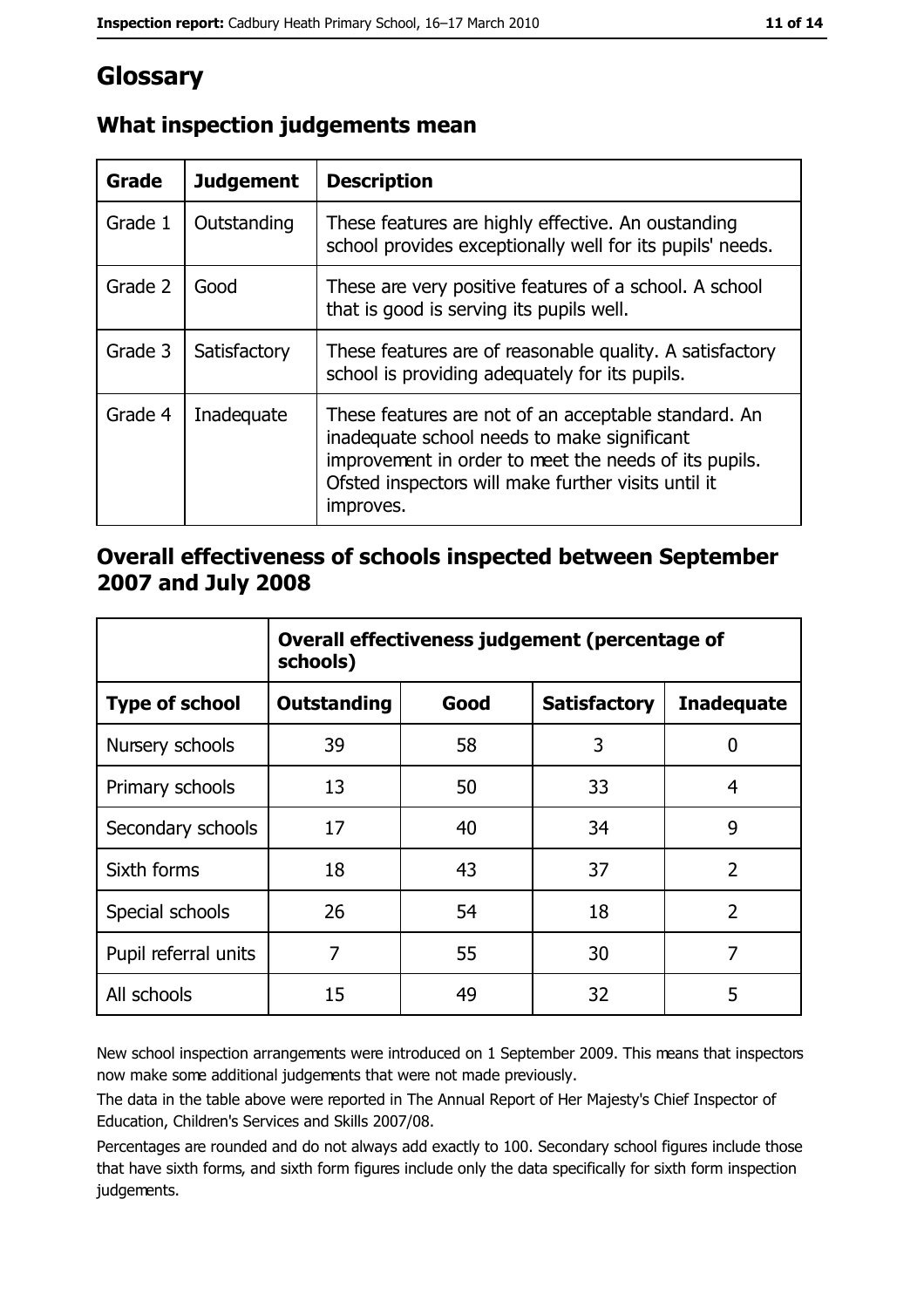# **Common terminology used by inspectors**

| Achievement:                  | the progress and success of a pupil in<br>their learning, development or training.                                                                                                                                                                                                                           |
|-------------------------------|--------------------------------------------------------------------------------------------------------------------------------------------------------------------------------------------------------------------------------------------------------------------------------------------------------------|
| Attainment:                   | the standard of the pupils' work shown by<br>test and examination results and in<br>lessons.                                                                                                                                                                                                                 |
| Capacity to improve:          | the proven ability of the school to<br>continue improving. Inspectors base this<br>judgement on what the school has<br>accomplished so far and on the quality of<br>its systems to maintain improvement.                                                                                                     |
| Leadership and management:    | the contribution of all the staff with<br>responsibilities, not just the headteacher,<br>to identifying priorities, directing and<br>motivating staff and running the school.                                                                                                                                |
| Learning:                     | how well pupils acquire knowledge,<br>develop their understanding, learn and<br>practise skills and are developing their<br>competence as learners.                                                                                                                                                          |
| <b>Overall effectiveness:</b> | inspectors form a judgement on a school's<br>overall effectiveness based on the findings<br>from their inspection of the school. The<br>following judgements, in particular,<br>influence what the overall effectiveness<br>judgement will be.                                                               |
|                               | The school's capacity for sustained<br>improvement.<br>Outcomes for individuals and groups<br>of pupils.<br>The quality of teaching.<br>The extent to which the curriculum<br>meets pupil's needs, including where<br>relevant, through partnerships.<br>The effectiveness of care, guidance<br>and support. |
| Progress:                     | the rate at which pupils are learning in<br>lessons and over longer periods of time. It<br>is often measured by comparing the<br>pupils' attainment at the end of a key<br>stage with their attainment when they<br>started.                                                                                 |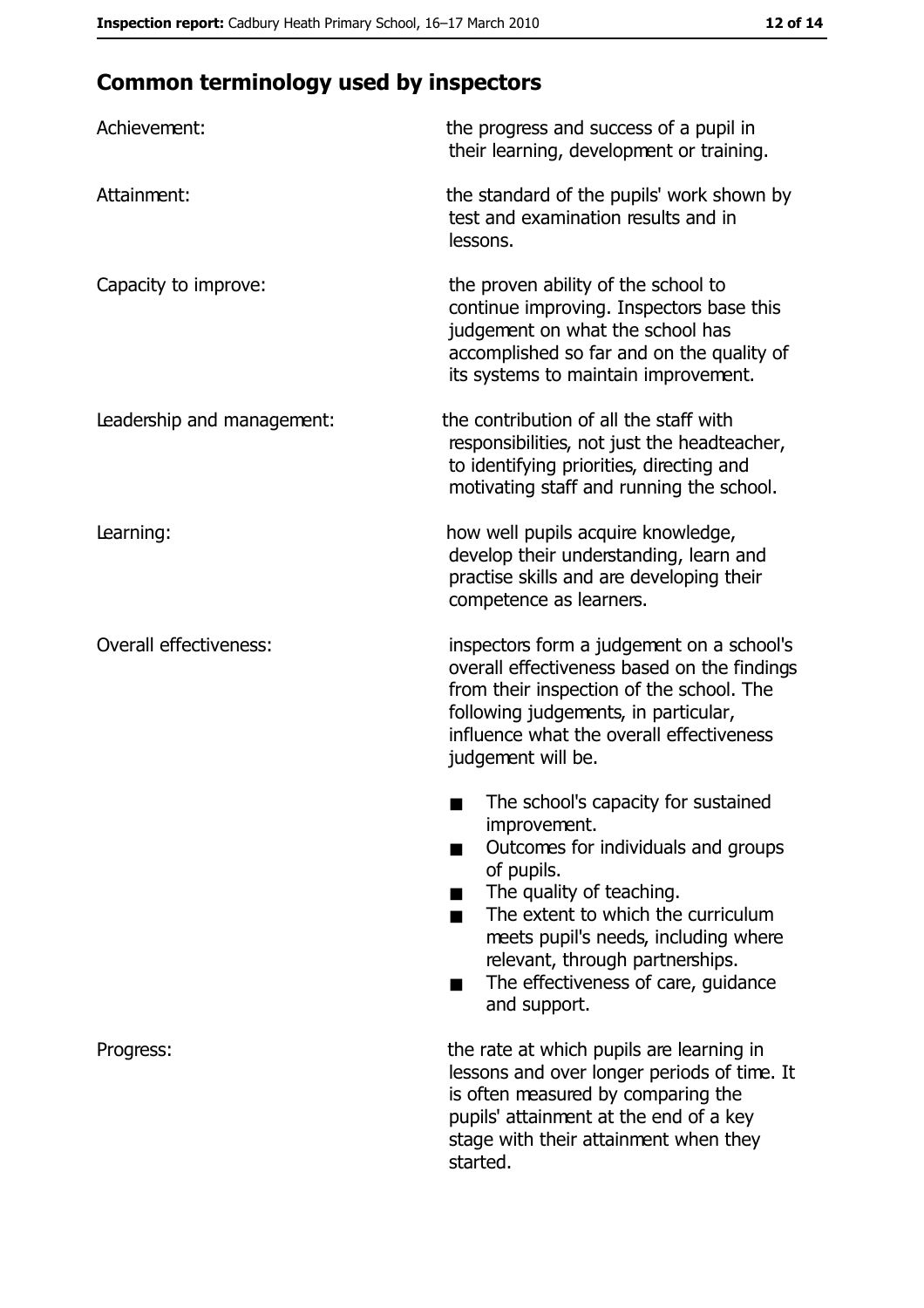This letter is provided for the school, parents and carers to share with their children. It describes Ofsted's main findings from the inspection of their school.



18 March 2010

**Dear Pupils** 

Inspection of Cadbury Heath Primary School, Warmley, BS30 8GB

We enjoyed meeting you when we visited your school. Yours is a satisfactory school. Here are some of the things it does well.

- You know all about keeping safe and you behave well.  $\blacksquare$
- You have an excellent understanding of living a healthy life.  $\blacksquare$
- You take part in lots of clubs and enjoy a variety of sports.  $\blacksquare$
- You contribute well to the school and the local community.
- You enjoy school and your attendance is good.  $\blacksquare$
- There are lots of interesting things for you to do at school, both in class and  $\blacksquare$ outdoors.
- You get on well together and support one another well.  $\blacksquare$
- The school cares for you well, especially when things are tough.  $\blacksquare$
- The school makes sure you stay safe.  $\blacksquare$
- You have a good understanding of life in other countries.  $\blacksquare$

We think you could do better in mathematics so have asked your teachers to make sure you pick up the skills you need when you need them. We think you could use your numeracy skills more in other subjects. We have also asked your teachers to tell you more about how you are doing in mathematics. You can help by telling them what you enjoy and what you find more difficult. We want you to have work that makes you think and is just right for you, whether you find learning easy or difficult. We have asked your teachers to see what they can do to make this happen as much as possible. We have asked the school's leaders to keep a close eye on what is going on, and to find ways of using information that will help them to understand how you are doing. We also want governors to take an active part in seeing that you get the best possible deal in your education.

Thank you once again for making us welcome. Our best wishes for the future.

Yours sincerely

**Nick Butt** 

Lead inspector